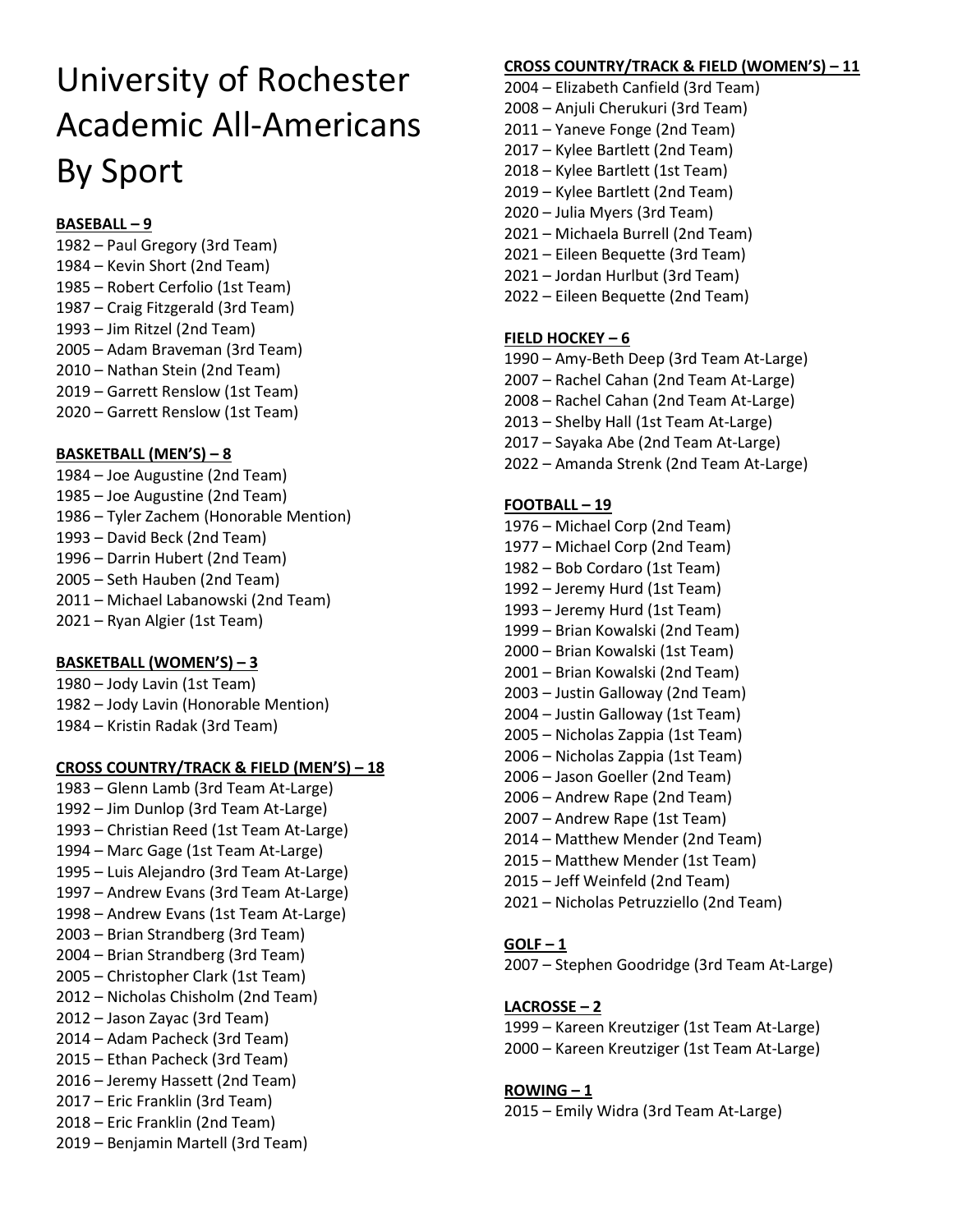#### **SOCCER (MEN'S) – 12**

1994 – Eric Sundberg (2nd Team At-Large) 1998 – Bojan Zoric (2nd Team At-Large) 2004 – Nate Micklos (2nd Team) 2005 – Nate Micklos (1st Team) \*\*AAA of the Year\*\* 2005 – Jeremy Goico (2nd Team) 2006 – Brian Tuohy (1st Team) 2013 – Alex Swanger (2nd Team) 2014 – Alex Swanger (2nd Team) 2014 – Griffin Drake (3rd Team) 2017 – Nik Angyal (2nd Team) 2018 – Nik Angyal (1st Team) \*\*AAA of the Year\*\* 2018 – Bryce Ikeda (3rd Team)

#### **SOCCER (WOMEN'S) – 3**

1997 – Kris VanderPlaat (1st Team At-Large) 2001 – Loren Cerami (2nd Team) 2007 – Ashley Van Vechten (2nd Team)

#### **SOFTBALL – 3**

2008 – Jessica Sorrentino (2nd Team) 2019 – Harleigh Kaczegowicz (3rd Team) 2021 – Alexis Pope (3rd Team)

#### **SWIMMING & DIVING (MEN'S) – 3**

1997 – Ben Kitzke (2nd Team At-Large) 2011 – Frank Ferraro (2nd Team At-Large) 2013 – Adam Bossert (3rd Team At-Large)

#### **SWIMMING & DIVING (WOMEN'S) – 7**

1985 – Patty Rupp (2nd Team At-Large) 1986 – Patty Rupp (1st Team At-Large) 1987 – Patty Rupp (1st Team At-Large) 2000 – Colette Cove (3rd Team At-Large) 2014 – Lauren Bailey (2nd Team At-Large) 2015 – Lauren Bailey (1st Team At-Large) 2017 – Emily Simon (3rd Team At-Large)

## **TENNIS (MEN'S) – 5**

1992 – David Beck (2nd Team At-Large) 1993 – Ben Austen (3rd Team At-Large) 1997 – Jason Porter (2nd Team At-Large) 2004 – Avinash Reddy (2nd Team At-Large) 2005 – Avinash Reddy (1st Team At-Large)

#### **VOLLEYBALL – 7**

1986 – Karen Price (3rd Team) 1996 – Kristen Costello (2nd Team) 1996 – Tanya Klebe (2nd Team) 1997 – Tanya Klebe (1st Team) \*\*AAA of the Year\*\* 1998 – Jessica Svatek (2nd Team) 2004 – Liz Loveless (2nd Team) 2006 – Susan Johnson (2nd Team)

**Breakdown by Sport**

- **1. FOOTBALL – 19**
- **2. MEN'S XC/TRACK & FIELD – 18**
- **3. MEN'S SOCCER – 12**
- **4. WOMEN'S XC/TRACK & FIELD – 11**
- **5. BASEBALL – 9**
- **6. MEN'S BASKETBALL – 8**
- **7. VOLLEYBALL – 7 WOMEN'S SWIMMING & DIVING – 7**
- **9. FIELD HOCKEY – 6**
- **10. MEN'S TENNIS – 5**
- **11. WOMEN'S BASKETBALL - 3 WOMEN'S SOCCER – 3 MEN'S SWIMMING & DIVING – 3 SOFTBALL – 3**
- **15. LACROSSE – 2**
- **16. GOLF – 1**
	- **ROWING – 1**

**TOTAL – 118**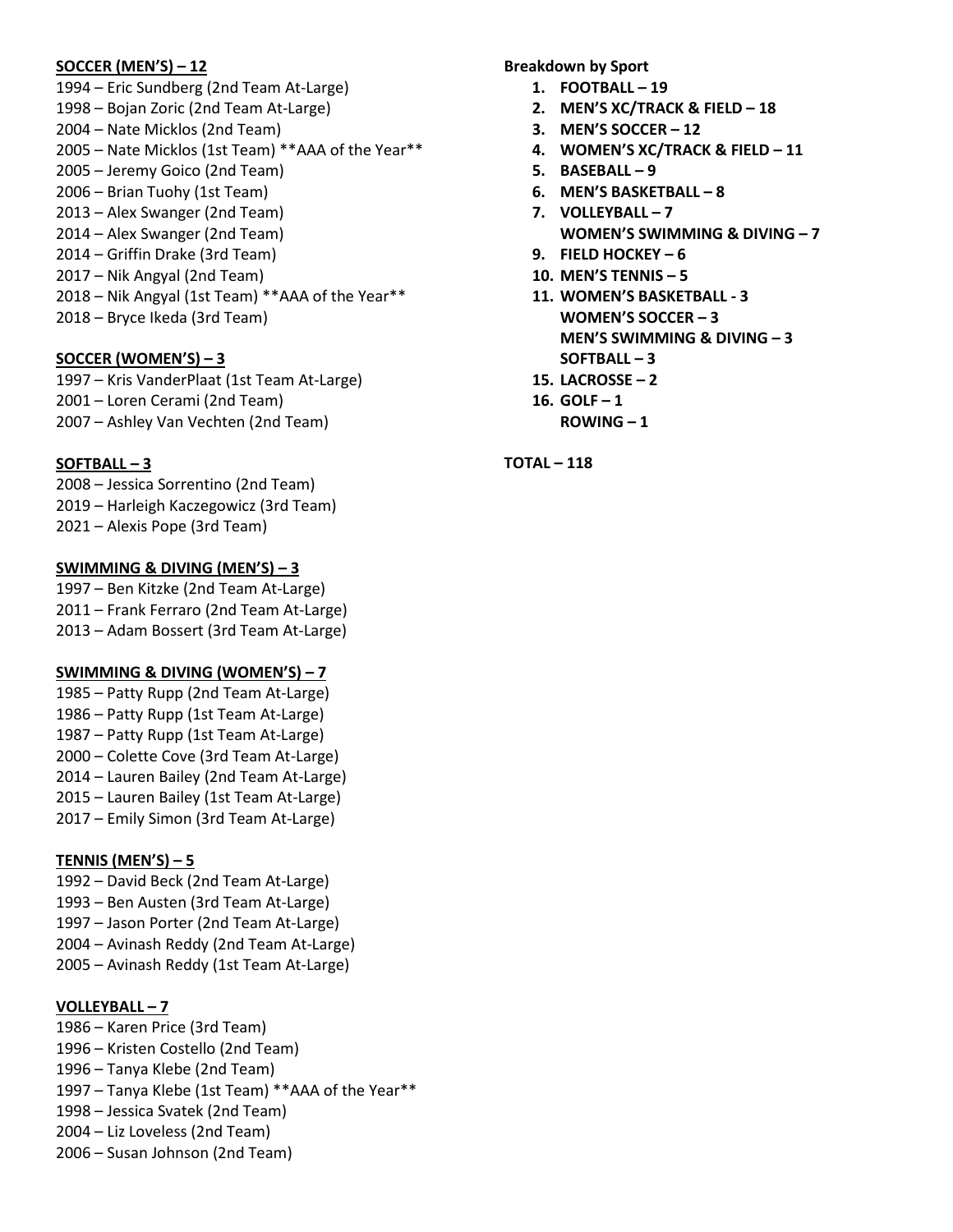# University of Rochester Academic All-Americans By Year

1976 – Michael Corp (Football) 1977 – Michael Corp (Football) 1980 – Jody Lavin (Women's Basketball) 1982 – Jody Lavin (Women's Basketball) 1982 – Paul Gregory (Baseball) 1982 – Bob Cordaro (Football) 1983 – Glenn Lamb (Men's XC/Track & Field) 1984 – Joe Augustine (Men's Basketball) 1984 – Kristin Radak (Women's Basketball) 1984 – Kevin Short (Baseball) 1985 – Joe Augustine (Men's Basketball) 1985 – Patty Rupp (Women's Swimming) 1985 – Robert Cerfolio (Baseball) 1986 – Tyler Zachem (Men's Basketball) 1986 – Patty Rupp (Women's Swimming) 1986 – Karen Price (Volleyball) 1987 – Patty Rupp (Women's Swimming) 1987 – Craig Fitzgerald (Baseball) 1990 – Amy-Beth Deep (Field Hockey) 1992 – David Beck (Men's Tennis) 1992 – Jim Dunlop (Men's XC/Track & Field) 1992 – Jeremy Hurd (Football) 1993 – David Beck (Men's Basketball) 1993 – Jim Ritzel (Baseball) 1993 – Ben Austen (Men's Tennis) 1993 – Christian Reed (Men's XC/Track & Field) 1993 – Jeremy Hurd (Football) 1994 – Marc Gage (Men's XC/Track & Field) 1994 – Eric Sundberg (Men's Soccer) 1995 – Luis Alejandro (Men's XC/Track & Field) 1996 – Darrin Hubert (Men's Basketball) 1996 – Kristen Costello (Volleyball) 1996 – Tanya Klebe (Volleyball) 1997 – Ben Kitzke (Men's Swimming) 1997 – Jason Porter (Men's Tennis) 1997 – Andrew Evans (Men's XC/Track & Field) 1997 – Kris VanderPlaat (Women's Soccer) 1997 – Tanya Klebe (Volleyball) 1998 – Andrew Evans (Men's XC/Track & Field) 1998 – Bojan Zoric (Men's Soccer) 1998 – Jessica Svatek (Volleyball) 1999 – Kareen Kreutziger (Lacrosse) 1999 – Brian Kowalski (Football) 2000 – Colette Cove (Women's Swimming) 2000 – Kareen Kreutziger (Lacrosse) 2000 – Brian Kowalski (Football)

2001 – Brian Kowalski (Football) 2001 – Loren Cerami (Women's Soccer) 2003 – Brian Strandberg (Men's XC/Track & Field) 2003 – Justin Galloway (Football) 2004 – Avinash Reddy (Men's Tennis) 2004 – Brian Strandberg (Men's XC/Track & Field) 2004 – Elizabeth Canfield (Women's XC/Track & Field) 2004 – Justin Galloway (Football) 2004 – Nate Micklos (Men's Soccer) 2004 – Liz Loveless (Volleyball) 2005 – Seth Hauben (Men's Basketball) 2005 – Adam Braveman (Baseball) 2005 – Avinash Reddy (Men's Tennis) 2005 – Christopher Clark (Men's XC/Track & Field) 2005 – Nicholas Zappia (Football) 2005 – Jeremy Goico (Men's Soccer) 2005 – Nate Micklos (Men's Soccer) 2006 – Jason Goeller (Football) 2006 – Andrew Rape (Football) 2006 – Nicholas Zappia (Football) 2006 – Brian Tuohy (Men's Soccer) 2006 – Susan Johnson (Volleyball) 2007 – Stephen Goodridge (Golf) 2007 – Rachel Cahan (Field Hockey) 2007 – Andrew Rape (Football) 2007 – Ashley Van Vechten (Women's Soccer) 2008 – Jessica Sorrentino (Softball) 2008 – Anjuli Cherukuri (Women's XC/Track & Field) 2008 – Rachel Cahan (Field Hockey) 2010 – Nathan Stein (Baseball) 2011 – Michael Labanowski (Men's Basketball) 2011 – Frank Ferraro (Men's Swimming) 2011 – Yaneve Fonge (Women's Track & Field) 2012 – Nicholas Chisholm (Men's XC/Track & Field) 2012 – Jason Zayac (Men's XC/Track & Field) 2013 – Adam Bossert (Men's Swimming) 2013 – Shelby Hall (Field Hockey) 2013 – Alex Swanger (Men's Soccer) 2014 – Lauren Bailey (Women's Swimming) 2014 – Adam Pacheck (Men's XC/Track & Field) 2014 – Matthew Mender (Football) 2014 – Griffin Drake (Men's Soccer) 2014 – Alex Swanger (Men's Soccer) 2015 – Lauren Bailey (Women's Swimming) 2015 – Emily Widra (Rowing) 2015 – Ethan Pacheck (Men's XC/Track & Field) 2015 – Matthew Mender (Football) 2015 – Jeff Weinfeld (Football) 2016 – Jeremy Hassett (Men's XC/Track & Field) 2017 – Sayaka Abe (Field Hockey) 2017 – Emily Simon (Women's Swimming) 2017 – Kylee Bartlett (Women's Track & Field) 2017 – Eric Franklin (Men's XC/Track & Field)